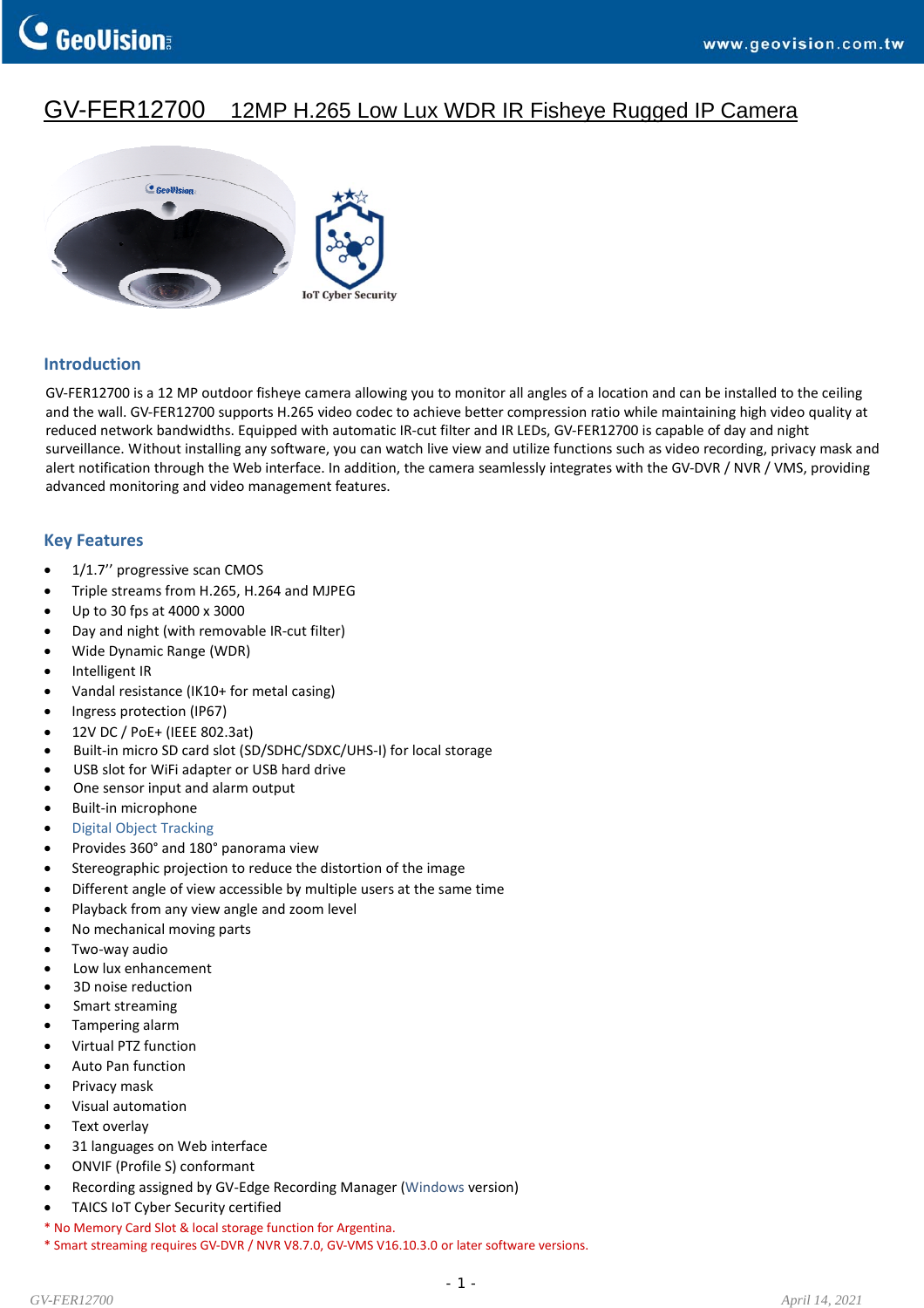The following is a comparison of live view between a third-party fisheye camera and a GV-Fisheye Camera with IR LED.





 **Third‐Party Fisheye Camera GV‐Fisheye Camera with IR LED**

# **Photos**



### **Single View**



 $2 \times 180^\circ$  View



360° View



**Quad View** 

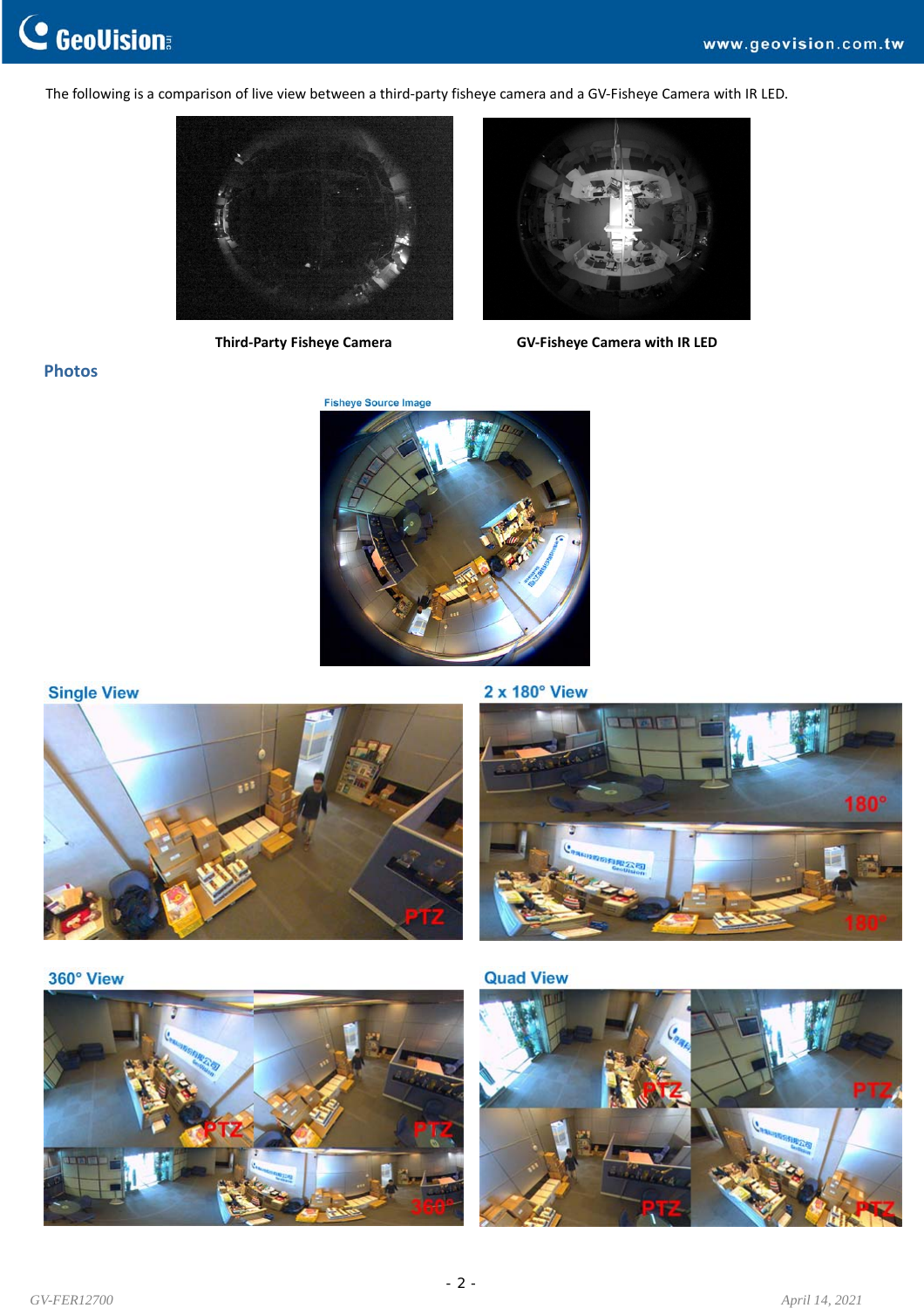# **C** GeoVision

# **Dimensions**





# **Specifications**

| <b>System Requirements</b> |       |                                                                                                            |  |
|----------------------------|-------|------------------------------------------------------------------------------------------------------------|--|
| CPU                        |       | Intel Core i5-4670, 3.40 GHz                                                                               |  |
| Memory                     |       | DDR3 8 GB RAM                                                                                              |  |
| On Board Graphics          |       | Intel HD Graphics 4600 (Version of driver from year 2014 or later required)                                |  |
| Camera                     |       |                                                                                                            |  |
| <b>Image Sensor</b>        |       | 1/1.7" progressive scan CMOS                                                                               |  |
| <b>Picture Elements</b>    |       | 4000 (H) x 3000 (V)                                                                                        |  |
| Minimum<br>Illumination    | Color | $0.1$ Lux                                                                                                  |  |
|                            | B/W   | 0.05 Lux                                                                                                   |  |
|                            | IR On | 0 Lux                                                                                                      |  |
| <b>Shutter Speed</b>       |       | Automatic, Manual $(1/5 \sim 1/16000 \text{ sec})$                                                         |  |
| <b>White Balance</b>       |       | Automatic, Manual (2800K ~ 8500K)                                                                          |  |
| <b>Gain Control</b>        |       | Automatic                                                                                                  |  |
| S/N Ratio                  |       | 52 dB                                                                                                      |  |
| <b>WDR</b>                 |       | Yes                                                                                                        |  |
| <b>Dynamic Range</b>       |       | Up to 72 dB                                                                                                |  |
| <b>Optics Lens</b>         |       |                                                                                                            |  |
| Megapixel                  |       | Yes                                                                                                        |  |
| Day/Night                  |       | Yes (with removable IR-cut filter)                                                                         |  |
| Lens Type                  |       | Fixed                                                                                                      |  |
| <b>Focal Length</b>        |       | $1.2 \text{ mm}$                                                                                           |  |
| Maximum Aperture           |       | F/2.2                                                                                                      |  |
| Mount                      |       | M12                                                                                                        |  |
| Image Format               |       | 1/1.7''                                                                                                    |  |
| <b>Horizontal FOV</b>      |       | $180^\circ$                                                                                                |  |
|                            | Focus | Fixed                                                                                                      |  |
| Operation                  | Zoom  | Fixed                                                                                                      |  |
|                            | Iris  | Fixed                                                                                                      |  |
| IR LED Quantity            |       | 6 IR LEDS                                                                                                  |  |
| Max. IR Distance           |       | 30 m (100 ft)                                                                                              |  |
| <b>Operation</b>           |       |                                                                                                            |  |
| Video Compression          |       | H.265, H.264, MJPEG                                                                                        |  |
| <b>Video Streaming</b>     |       | Stream 1 from H.265 or H.264<br>Stream 2 from H.265, H.264 or MJPEG<br>Stream 3 from H.265, H.264 or MJPEG |  |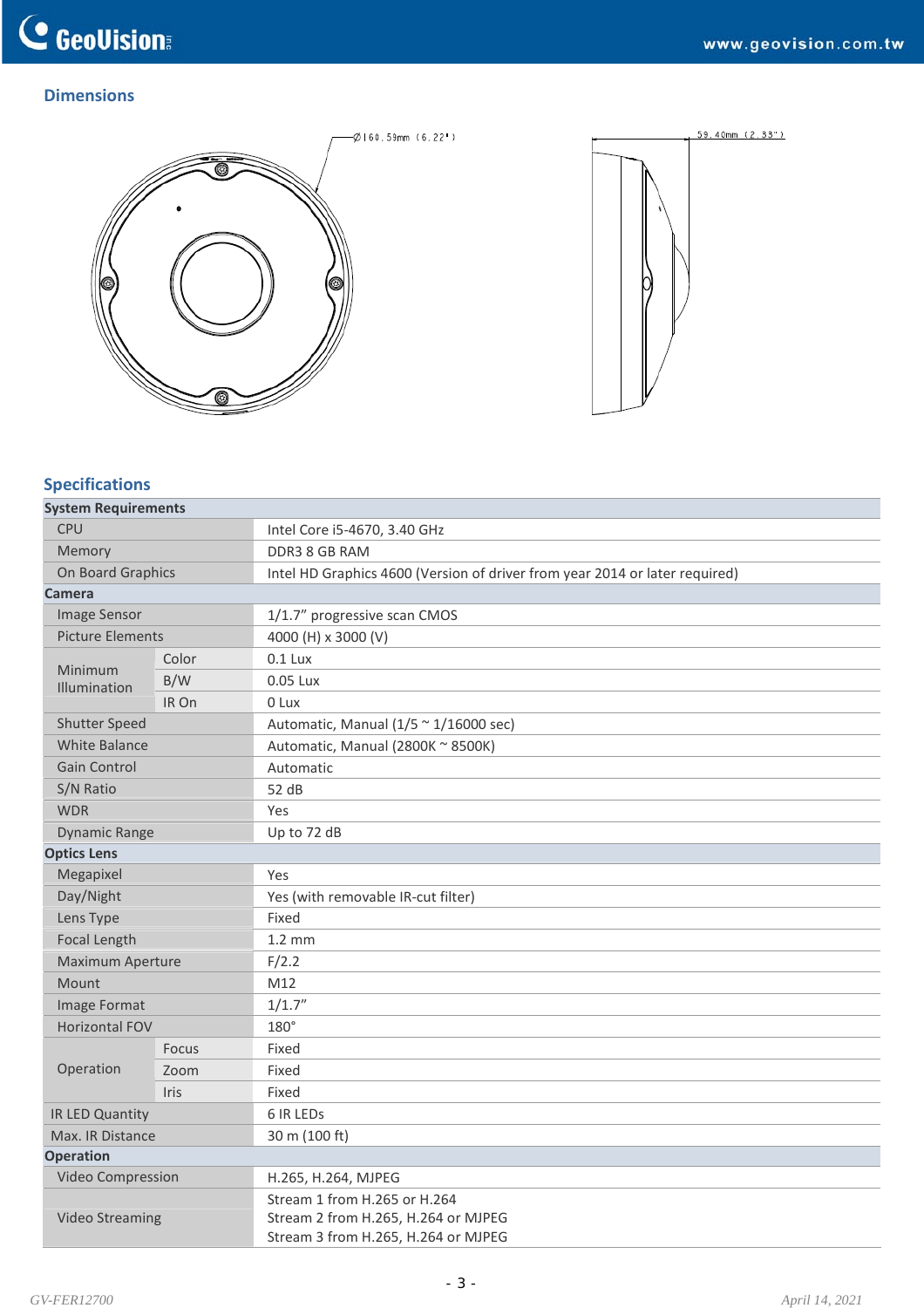| <b>Frame Rate</b>                        |               | 25/30 fps at 4000 x 3000 or 3160 x 3000 (50/60 Hz)<br>*The frame rate and the performance may vary depending on the number of connections and                                                                                                 |  |  |
|------------------------------------------|---------------|-----------------------------------------------------------------------------------------------------------------------------------------------------------------------------------------------------------------------------------------------|--|--|
|                                          |               | data bitrates (different scenes).                                                                                                                                                                                                             |  |  |
| <b>Image Setting</b>                     |               | Brightness, Contrast, Saturation, Sharpness, Gamma, White Balance, Flicker-less, Image<br>Orientation (Flip, Mirror, 0°, 180°), Shutter Speed, D/N Sensitivity, Backlight Compensation,<br>WDR, Defog, Low Lux Enhancement, Denoise, Metering |  |  |
| <b>Audio Compression</b>                 |               | G.711                                                                                                                                                                                                                                         |  |  |
| <b>Audio Support</b>                     |               | Two-way Audio (external speaker required)                                                                                                                                                                                                     |  |  |
| Sensor Input                             |               | 1 input (Dry Contact)                                                                                                                                                                                                                         |  |  |
| Sensor Output                            |               | 1 digital output (200mA 5V DC)                                                                                                                                                                                                                |  |  |
| <b>Video Resolution</b>                  |               |                                                                                                                                                                                                                                               |  |  |
| <b>Main Stream</b>                       | 4:3           | 4000 x 3000 (Default)                                                                                                                                                                                                                         |  |  |
|                                          | 20:19         | 3160 x 3000                                                                                                                                                                                                                                   |  |  |
| Sub Stream                               | 4:3           | 1024 x 768 (Default), 640 x 480                                                                                                                                                                                                               |  |  |
|                                          | 20:19         | 960 x 912, 640 x 608                                                                                                                                                                                                                          |  |  |
| <b>Third Stream</b>                      | 4:3           | 640 x 480                                                                                                                                                                                                                                     |  |  |
| (Closed by                               | 20:19         | 640 x 608                                                                                                                                                                                                                                     |  |  |
| Default)<br><b>Network</b>               |               |                                                                                                                                                                                                                                               |  |  |
| Interface                                |               |                                                                                                                                                                                                                                               |  |  |
|                                          |               | 10/100/1000 Ethernet                                                                                                                                                                                                                          |  |  |
| Protocol                                 |               | DHCP, DNS, DynDNS, FTP, HTTP, HTTPS, ICMP, IPv4, IPv6, Multicast, NTP, ONVIF (Profile S), QoS<br>(DSCP), RTCP, RTSP, SNMP, SMTP, SSL, TCP/IP, UDP, UPnP, 3GPP/ISMA                                                                            |  |  |
| <b>Wireless LAN</b>                      |               | IEEE 802.11 b/g/n                                                                                                                                                                                                                             |  |  |
| Antenna Type                             |               | External                                                                                                                                                                                                                                      |  |  |
| Security                                 |               | WEP, WPA-PSK(TKIP), WPA-PSK(AES), WPA2-PSK(TKIP), WPA2-PSK(AES)                                                                                                                                                                               |  |  |
|                                          |               | - No default ID and Password                                                                                                                                                                                                                  |  |  |
|                                          |               | - 802.1x authentication                                                                                                                                                                                                                       |  |  |
| <b>Security Feature</b>                  |               | - HTTPS with a SSL certificate stored in the camera                                                                                                                                                                                           |  |  |
|                                          |               | - 256-bit AES encryption (requires working with GV-VMS V18.1 or later)                                                                                                                                                                        |  |  |
| <b>Mechanical</b>                        |               |                                                                                                                                                                                                                                               |  |  |
| <b>Temperature Detector</b>              |               | Yes                                                                                                                                                                                                                                           |  |  |
|                                          | Power         | 2-pin terminal block (DC 12V, 3.5A), PoE                                                                                                                                                                                                      |  |  |
|                                          | Ethernet      | $RJ-45$                                                                                                                                                                                                                                       |  |  |
|                                          | Audio         | 1 In (Built-in or external microphone)                                                                                                                                                                                                        |  |  |
|                                          |               | 1 Out (Stereo phone jack, 3.5 mm / 0.14")                                                                                                                                                                                                     |  |  |
| Connectors                               | Digital I/O   | 3-pin terminal block                                                                                                                                                                                                                          |  |  |
|                                          | Auto Iris     | None                                                                                                                                                                                                                                          |  |  |
|                                          | Local Storage | Micro SD card slot (SD/SDHC/SDXC/UHS-I, Class 10)                                                                                                                                                                                             |  |  |
|                                          |               | *UHS-II card type is not supported.                                                                                                                                                                                                           |  |  |
|                                          | <b>USB</b>    | GV-WiFi Adapter or USB hard drive                                                                                                                                                                                                             |  |  |
| General                                  |               |                                                                                                                                                                                                                                               |  |  |
| Operating<br>Temperature                 | Start-up      | $-20^{\circ}$ C ~ 50°C (-4°F ~ 122°F)                                                                                                                                                                                                         |  |  |
|                                          | Operation     | $-30^{\circ}$ C ~ 50°C (-22°F ~ 122°F)                                                                                                                                                                                                        |  |  |
| Humidity                                 |               | 10% to 90% (no condensation)                                                                                                                                                                                                                  |  |  |
| <b>Power Source</b>                      |               | 12V DC / PoE+ (IEEE 802.3at)                                                                                                                                                                                                                  |  |  |
| Max. Power Consumption                   |               | 17 W                                                                                                                                                                                                                                          |  |  |
| <b>Dimension</b>                         |               | $\varnothing$ 160.59 x 59.40 mm m ( $\varnothing$ 6.22" x 2.33")                                                                                                                                                                              |  |  |
| Weight                                   |               | 700 g (1.54 lb)                                                                                                                                                                                                                               |  |  |
| <b>Ingress Protection</b>                |               | <b>IP67</b>                                                                                                                                                                                                                                   |  |  |
| <b>Vandal Resistance</b>                 |               | IK10+ for metal casing                                                                                                                                                                                                                        |  |  |
| Regulatory<br><b>Power over Ethernet</b> |               | CE, FCC, LVD, RoHS, TAICS (IoT Cyber Security) compliant                                                                                                                                                                                      |  |  |
|                                          |               |                                                                                                                                                                                                                                               |  |  |
| PoE Standard                             |               | PoE+ (IEEE 802.3at Class 4 Power over Ethernet / PD)                                                                                                                                                                                          |  |  |
| PoE Power Supply Type                    |               | End-Span and Mid-Span<br>Per Port 48V DC, 600mA. Max. 30 watts                                                                                                                                                                                |  |  |
| PoE Power Output                         |               |                                                                                                                                                                                                                                               |  |  |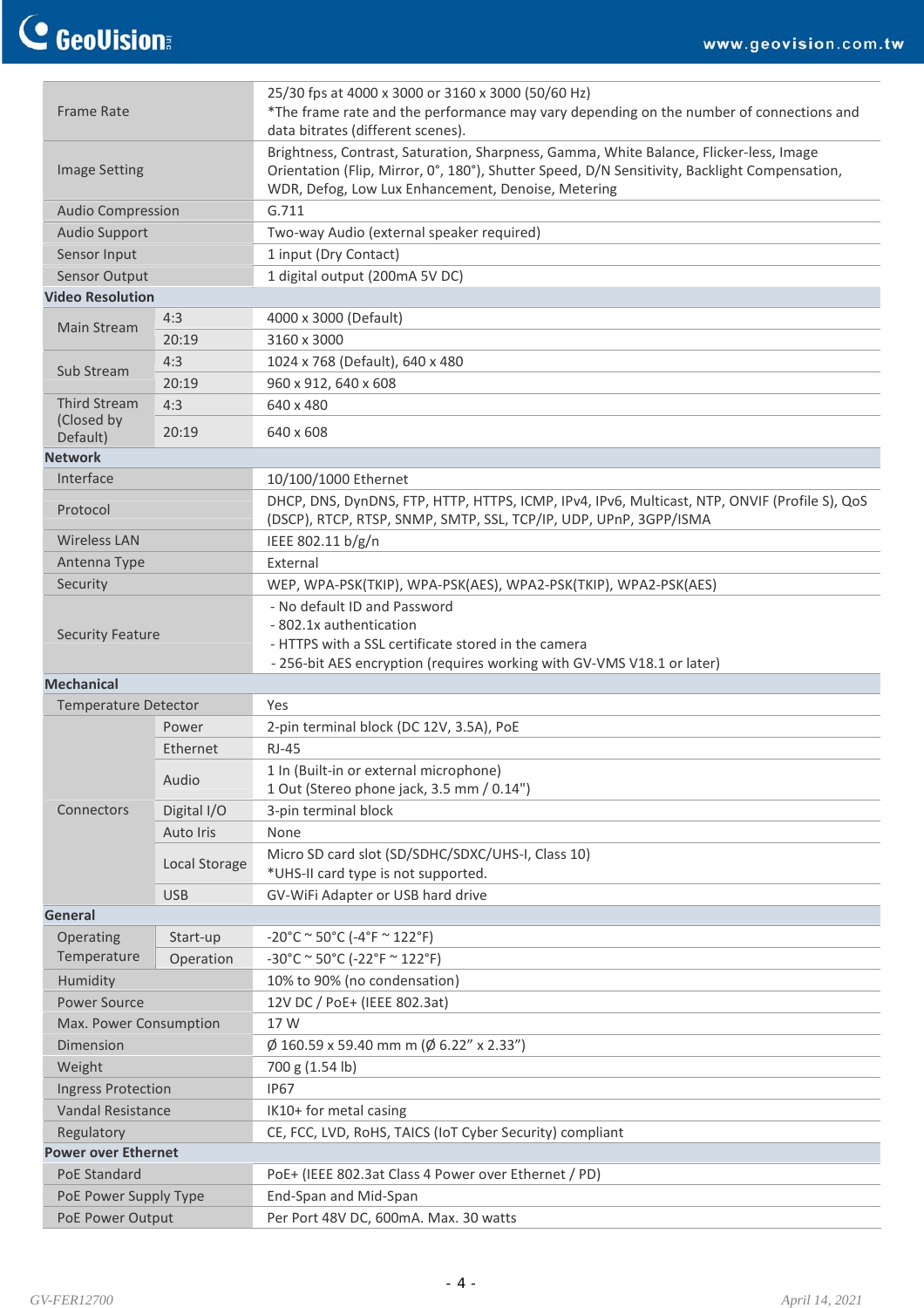# **C** GeoUision

| <b>Web Interface</b>                                                                                                                                                                                              |                                                                                                                                                                                                                                                                                                                                                           |
|-------------------------------------------------------------------------------------------------------------------------------------------------------------------------------------------------------------------|-----------------------------------------------------------------------------------------------------------------------------------------------------------------------------------------------------------------------------------------------------------------------------------------------------------------------------------------------------------|
| <b>Installation Management</b>                                                                                                                                                                                    | Web-based configuration                                                                                                                                                                                                                                                                                                                                   |
| Maintenance                                                                                                                                                                                                       | Firmware upgrade through Web Browser or Utility                                                                                                                                                                                                                                                                                                           |
| Camera Live View, Video Recording, Change Video Quality, Bandwidth Control, Image Snapshot,<br>Access from Web Browser<br>Audio, Picture in Picture, Picture and Picture, Privacy Mask, Text Overlay, Digital PTZ |                                                                                                                                                                                                                                                                                                                                                           |
| Language                                                                                                                                                                                                          | Arabic / Bulgarian / Czech / Danish / Dutch / English / Finnish / French / German / Greek / Hebrew<br>/ Hungarian / Indonesian / Italian / Japanese / Lithuanian / Norwegian / Persian / Polish /<br>Portuguese / Romanian / Russian / Serbian / Simplified Chinese / Slovakian / Slovenian / Spanish /<br>Swedish / Thai / Traditional Chinese / Turkish |
| <b>Applications</b>                                                                                                                                                                                               |                                                                                                                                                                                                                                                                                                                                                           |
| Software Supported                                                                                                                                                                                                | GV-DVR / NVR (V8.8.0), GV-VMS (V17.3.0), GV-Control Center (V3.6.0), GV-Edge Recording<br>Manager Windows Version (V1.4.0), GV-Recording Server / Video Gateway (V1.4.2),<br>GV-Redundant / Failover Server (V1.1.0.0), GV-Mobile Server (V1.5.0.0)                                                                                                       |
| <b>Smart Device Access</b>                                                                                                                                                                                        | GV-Eye for iOS and Android                                                                                                                                                                                                                                                                                                                                |
| Live Viewing                                                                                                                                                                                                      | Browser (IE, Chrome, Firefox, Safari), Mobile App                                                                                                                                                                                                                                                                                                         |
| <b>CMS Server support</b>                                                                                                                                                                                         | GV-Control Center, GV-Center V2, GV-Vital Sign Monitor                                                                                                                                                                                                                                                                                                    |

#### **N ote:**

- 1. It is required to apply patch files to some of the supported software.
- 2. Do not use clothes or any ordinary material to clean the camera cover since they may result in scratches.
- 3. Mind the following when using an inserted memory card for recording:
	- Recorded data on the memory card can be damaged or lost if the data are accessed while the camera is under physical shock, power interruption, memory card detachment or when the memory card reaches the end of its lifespan. No guarantee is provided for such causes.
	- The stored data can be lost if the memory card is not accessed for a long period of time. Back up your data periodically if you seldom access the memory card.
	- Memory cards are expendable and their durability varies according to the conditions of the installed site and how they are used. Back up your data regularly and replace the memory card annually.
	- To avoid power outage, it is highly suggested to apply a battery backup (UPS).
	- For better performance, it is highly suggested to use Micro SD card of MLC NAND flash, Class 10.
	- Replace the memory card when its read/write speed is lower than 6 MB/s or when the memory card is frequently undetected by the camera.
- 4. Specifications are subject to change without notice.

# **acking List P**

- 1. H.265 Fisheye Camera
- 2. Back Plate
- 3. Plate Screw x 3
- 4. Plastic Screw Anchor x 3
- 5. Torx Wrench
- 6. RJ-45 Connector
- 7. Data Cable
- 8. Terminal Block
- 9. Installation Sticker
- 10. Ruler
- 11. Silica Gel Bag x 2
- 12. Download Guide
- 13. Warranty Card

#### Accessories

| <b>Model No.</b> | <b>Name</b>                           | <b>Details</b>                                                                        |
|------------------|---------------------------------------|---------------------------------------------------------------------------------------|
| GV-Mount100      | Straight Tube and<br>Junction Box Kit | Dimensions: 200 x 170 x 257.5 mm (7.9" x 6.7" x<br>10.1"<br>Weight: 3.17 kg (6.99 lb) |
|                  |                                       |                                                                                       |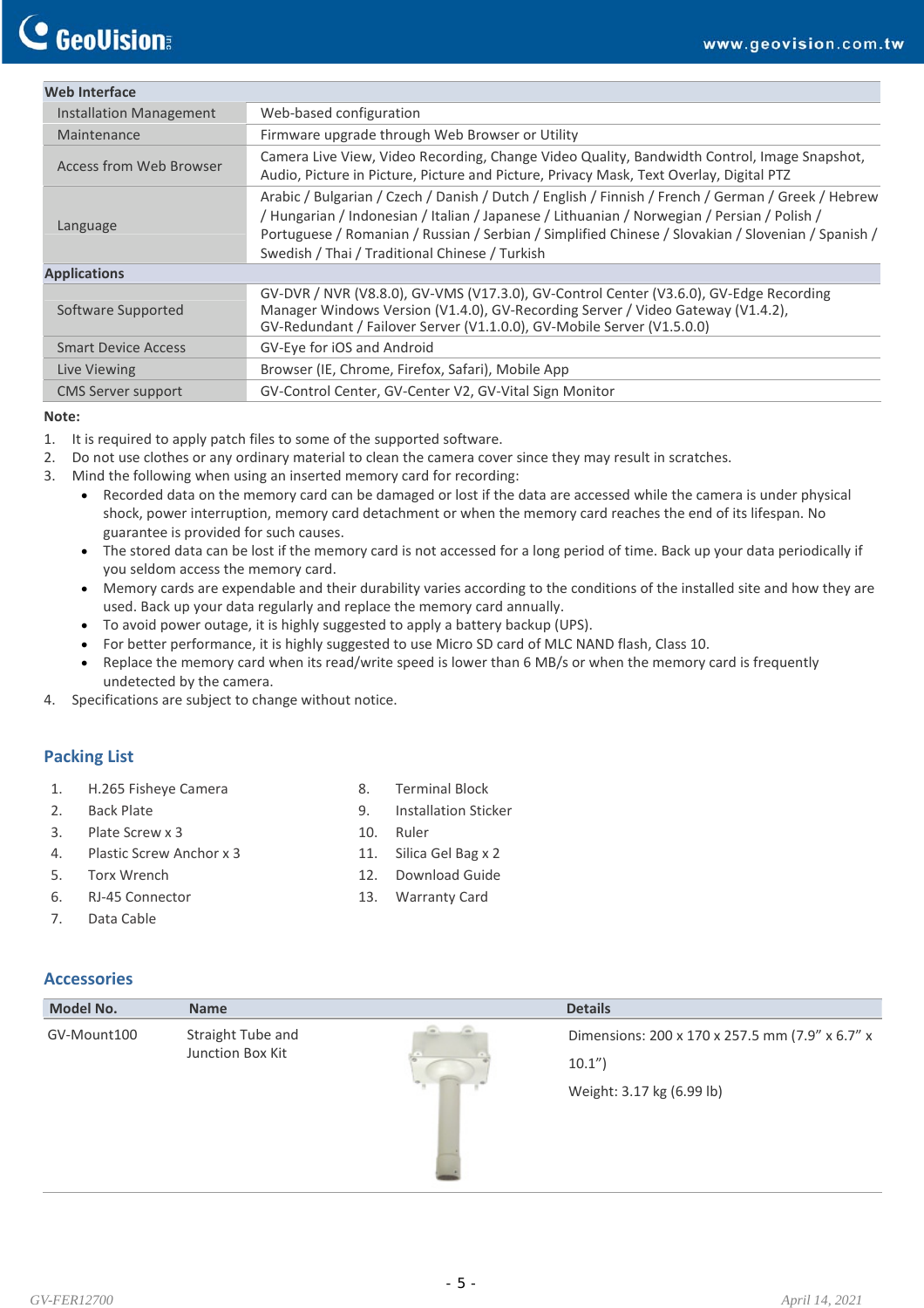# C GeoVision

| <b>Model No.</b>      | <b>Name</b>                    | <b>Details</b>                                                                                                                                                                                                             |
|-----------------------|--------------------------------|----------------------------------------------------------------------------------------------------------------------------------------------------------------------------------------------------------------------------|
| GV-Mount101           | Straight Tube Kit              | Dimensions: 219 x 125 x 332 mm (8.6" x 4.9" x<br>13.1"<br>Weight: 1.8 kg (3.97 lb)                                                                                                                                         |
| GV-Mount200           | <b>Wall Pendant Mount</b>      | Dimensions: 225 x 140 x 250 mm (8.9" x 5.5" x<br>9.8"<br>Weight: 900 g (1.98 lb)<br>Note: To ensure the image quality, leave a distance of<br>1 M or more between the camera body and the wall.                            |
| GV-Mount203           | Wall Mount and<br>Junction Box | Dimensions: 315 x 195.5 x 225 mm<br>$(12.4 \times 7.7 \times 8.9'')$<br>Weight: 2.95 kg (6.5 lb)                                                                                                                           |
| GV-Mount206           | Wall Box Mount                 | Dimensions: Ø 176.85 x 126.5 x 211.3 mm (Ø<br>6.96" $\times$ 5" $\times$ 8.3")<br>Weight: 0.93 kg / 2.06 lb<br>Note: To ensure the image quality, leave a distance of<br>1 M or more between the camera body and the wall. |
| <b>GV-Mount 208-2</b> | Swan Neck Mount                | Dimensions: 1043 x 519 x 256 mm (41.06" x<br>20.43" x 10.08")<br>Weight 10.5 kg (23.15 lb)                                                                                                                                 |
| GV-Mount702           | <b>Extension Tube</b>          | Four options are available.<br>Dimensions:<br>Ø 5.4 x 10 or 20 or 30 or 50 cm<br>(Ø 2.1" x 3.9" or 7.9" or 11.8" or 19.7")<br>Weight:<br>180 g or 390 g or 550 g or 800 g<br>(0.4 lb or 0.86 lb or 1.21 lb or 1.76 lb)     |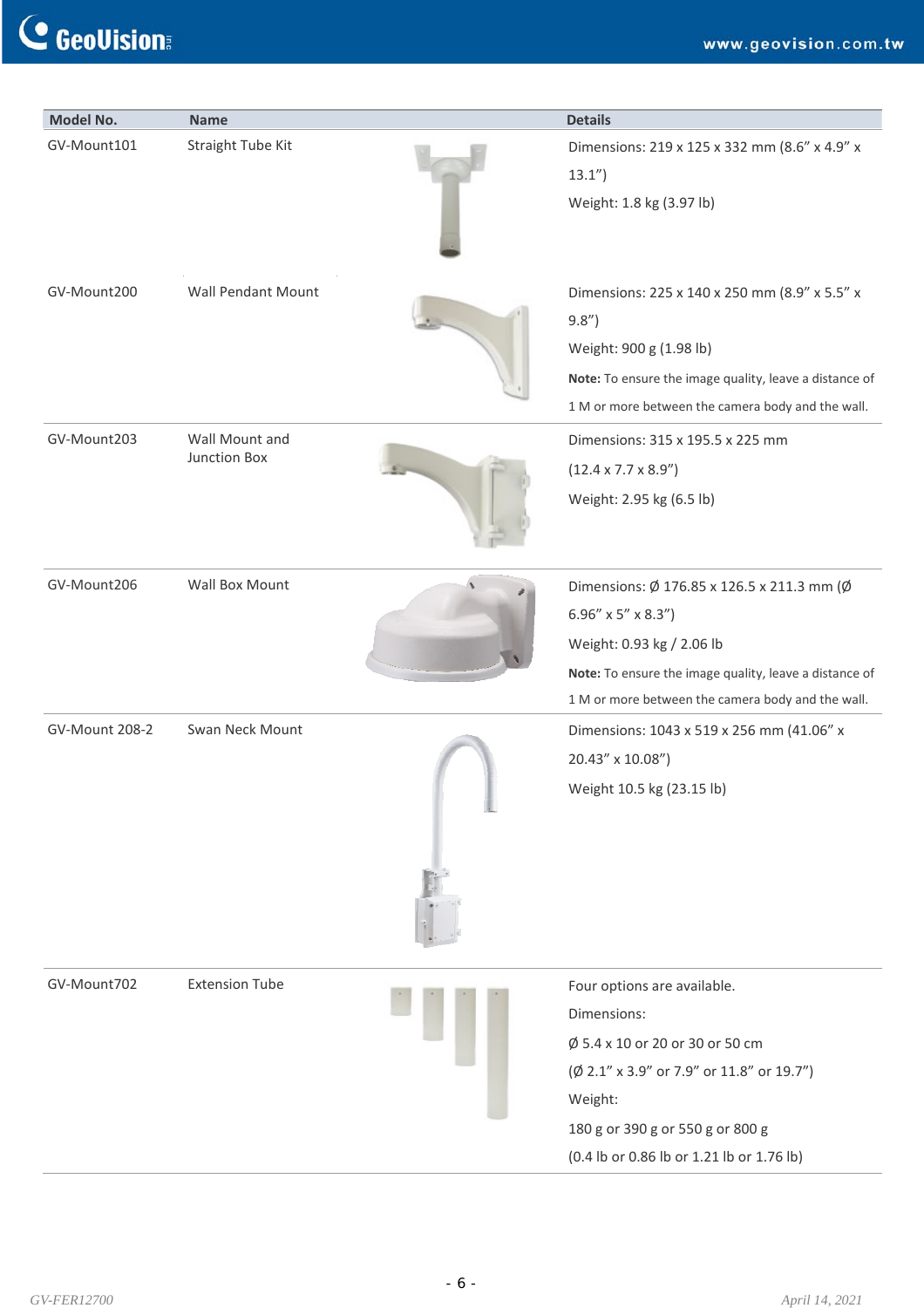C GeoVision

| Model No.                 | <b>Name</b>               |                                                                                 | <b>Details</b>                                                                           |
|---------------------------|---------------------------|---------------------------------------------------------------------------------|------------------------------------------------------------------------------------------|
| GV-Mount903-1             | Dome Housing              |                                                                                 | Dimensions: Ø 185.51 x 165.35 mm (Ø 7.3" x                                               |
|                           |                           |                                                                                 | $6.51'$ )                                                                                |
|                           |                           |                                                                                 | Weight: 900 g (1.98 lb)                                                                  |
| GV-Mount904-1             | <b>Tilting Wall Mount</b> |                                                                                 | Dimensions: $\emptyset$ 159.1 x 40.5 mm ( $\emptyset$ 6.3" x 1.6")                       |
|                           | <b>Bracket</b>            |                                                                                 | Weight: 350 g (0.77 lb)                                                                  |
| GV-Mount912               | Power Box Mount           |                                                                                 | Dimensions: $\emptyset$ 146 x 10.5 mm ( $\emptyset$ 5.7" x 0.4")                         |
|                           | <b>Bracket</b>            |                                                                                 | Weight: 180 g (0.4 lb)                                                                   |
| <b>GV-WiFi Adaptor V2</b> |                           |                                                                                 | Dimensions: 15 x 15 x 155 mm (0.59" x 0.59" x                                            |
|                           |                           |                                                                                 | 6.10"                                                                                    |
|                           |                           |                                                                                 | Weight: 0.01 kg (0.02 lb)                                                                |
| GV-Relay V2               |                           |                                                                                 | GV-Relay V2 is designed to expand the voltage load of GV IP devices. It provides 4 relay |
|                           |                           | outputs, and each can be set as normally open (NO) or normally closed (NC)      |                                                                                          |
|                           |                           | independently as per your requirement.                                          |                                                                                          |
| <b>GV-POE Switch</b>      |                           | GV-POE Switch is designed to provide power along with network connection for IP |                                                                                          |
|                           |                           |                                                                                 | devices. GV-POE Switch is available in various models with different numbers and types   |
|                           |                           | of ports.                                                                       |                                                                                          |
| Power Adaptor             |                           | Contact our sales representatives for the countries and areas supported.        |                                                                                          |